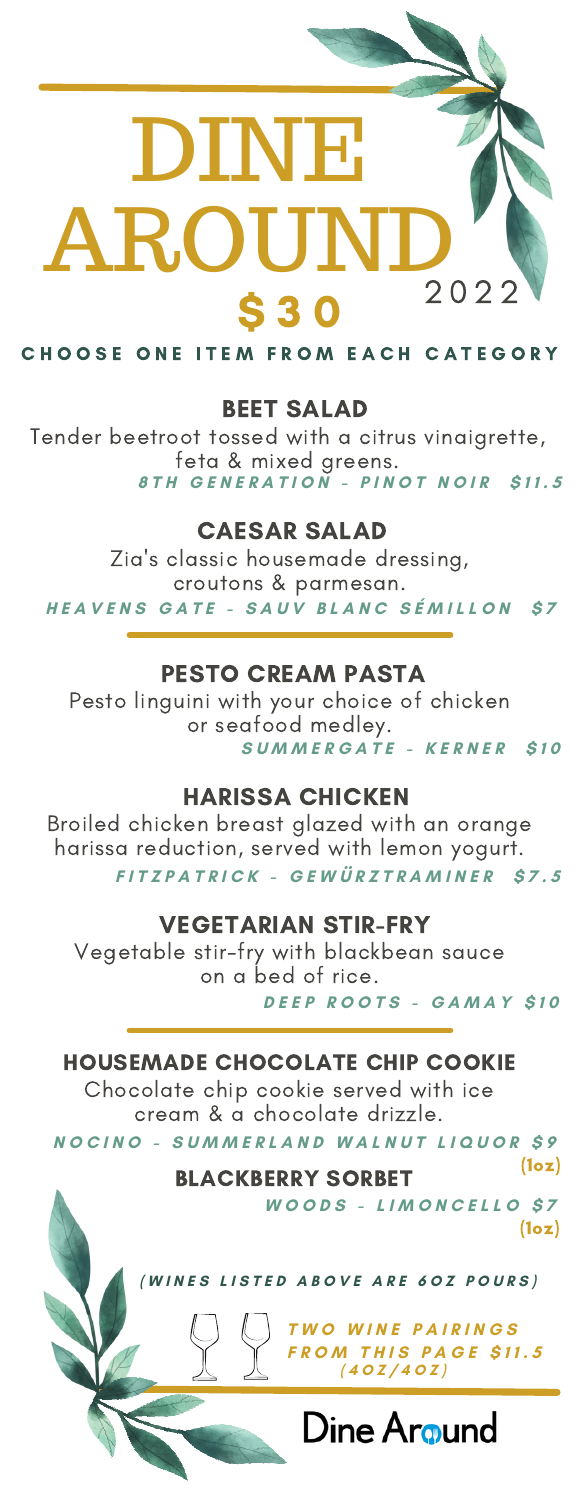# DINE AROUN 2 0 2 2 **S 4 0**

CHOOSE ONE ITEM FROM EACH CATEGORY

# ARANCINI

Mozzarella filled risotto balls, breaded & fried. Served with roasted red pepper, basil & tomato marinara.

**L U N E S S E N C E - M E R L O T \$ 1 1**

# MAPLE CHILI CHICKEN BITES

Lightly breaded chicken with cucumbers, red pepper & tortilla crisps tossed in a maple chili sauce.

**C A N N E R Y - M U S E \$ 6** (12oz)

# MAPLE ROCHE GARLIC SALMON

Flame broiled salmon filet glazed with a local maple syrup-garlic reduction.

**R O C H E - R O S É \$ 1 0 . 5**

# PORK SCHNITZEL

Thin pork loin breaded & fried. Topped with a bacon & mushroom jaeger cream sauce.

> **C A N N E R Y B R E W I N G - L A G E R \$ 6** (12oz)

### APPLE CRUMBLE

Local apples & cinnamon on a shortbread cookie crust. Topped with a demerara oat crumble & served with ice cream.

ALCHEMIST NECTAR - APPLE LIQUOR \$7

(1oz)

WINES LISTED ABOVE ARE 60Z POURS)

**T W O W I N E P A I R I N G S F R O M T H I S P A G E \$ 1 3 ( 4 O Z / 4 O Z )**

Dine Around